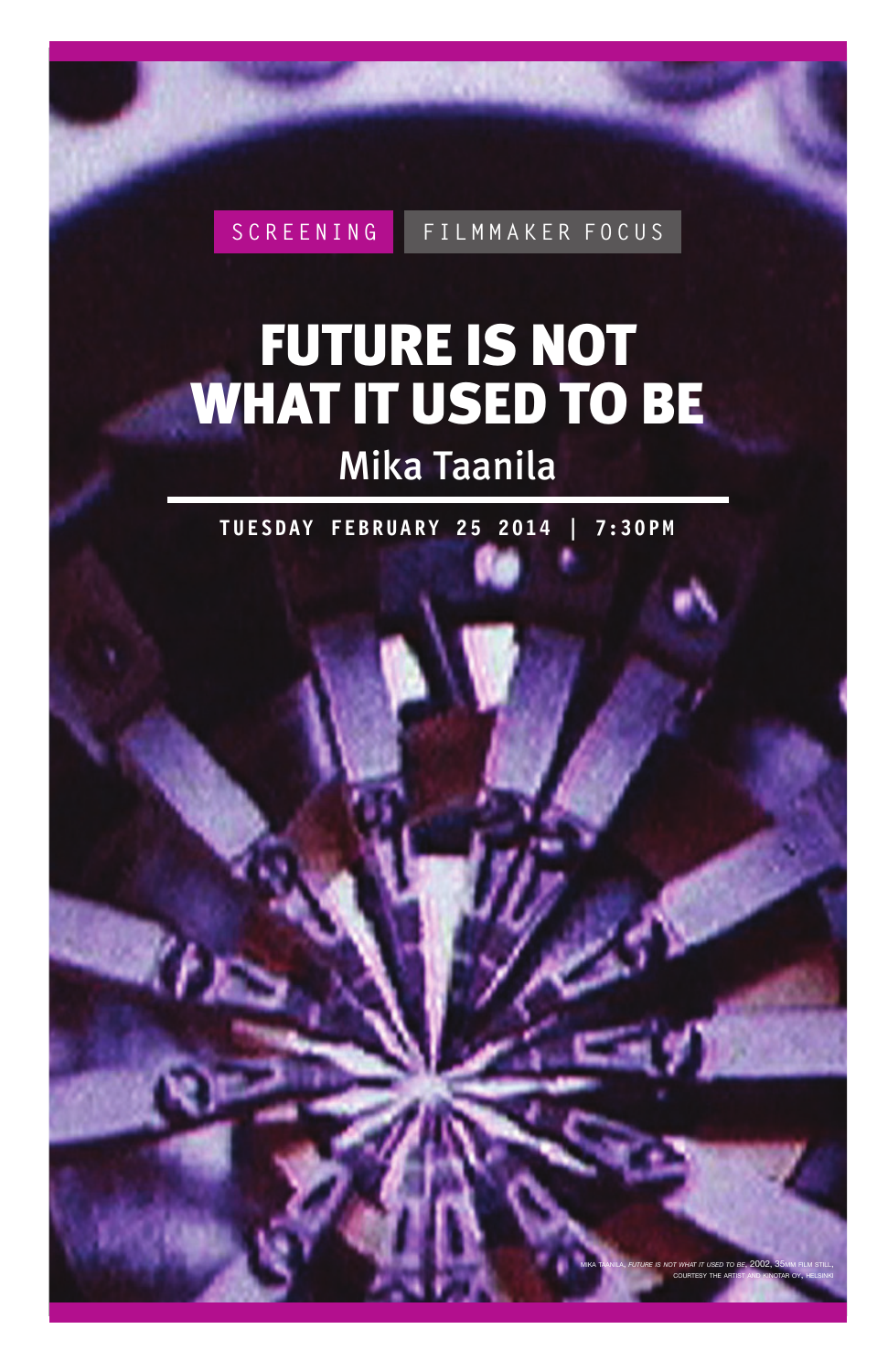### **SCREENING FILMMAKER FOCUS**

## FUTURE IS NOT WHAT IT USED TO BE Mika Taanila

**TUE SDAY FEBRUA RY 25 2014 | 7:30P M**

Mika Taanila's lyrical portrait of Finnish designer, philosopher, and artist Erkki Kurenniemi, the pioneering developer of digital and interactive instruments in the 1960s-70s such as the legendary DIMI synthesizer, who went on to design robotic systems and industrial automation. Using archival footage and materials from the early years of electronic art and excerpts of Kurenniemi's own experimental films, Taanila's essay film follows his obsessive recording of every aspect of his daily life as a digital diary in order to create a reconstruction of his life, or a "virtual persona," by July 2048.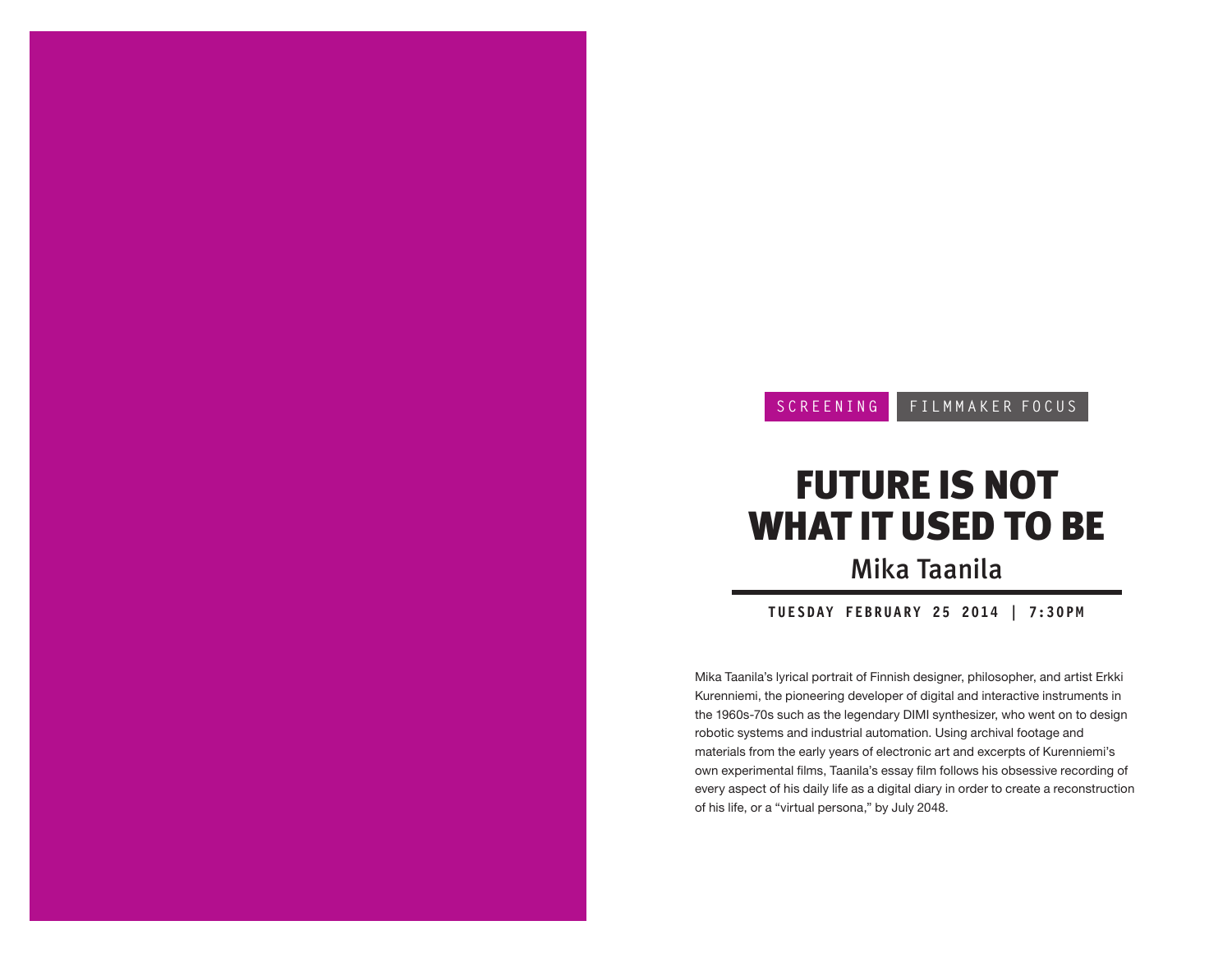#### **Future is Not What it Used to Be** Directed by Mika Taanila

*Future is Not What it Used to Be* is the part of *Filmmaker Focus: Mika Taanila*, a retrospective view of the documentary films of Mika Taanila, who has created acclaimed works of film, video, photography, installation, and sound over the past 20 years. Reflecting on utopian technological innovators across the fields of engineering, architecture, and music, Taanila's films explore unsung genius and delve into the gap between technological progress and society's looming destruction to uncover the successes and failures of a century of progress.

Mika Taanila (b. 1965) lives and works in Helsinki, Finland. Solo and two-person exhibitions include *Mika Taanila: The Most Electrified Town in Finland*, KIASMA Museum of Contemporary Art, Helsinki; *On The Spot #4*, Badischer Kunstverein, Karlsruhe, Germany; *Zone d'éclipse totale*, Dazibao, Centre de photographies actuelles, Montréal, Canada; *Une histoire saccadée* (with Erkki Kurenniemi), Institut Finlandais, Paris; *Hotel Futuro*, Spacex Gallery, Exeter, UK; and *Mika Taanila: Human Engineering* at Migros Museum für Gegenwartskunst, Zürich. Taanila's films and installations have been featured at more than 200 international film festivals and exhibitions, including dOCUMENTA (13), Kassel, Germany.

*Filmmaker Focus* is devoted to the presentation of a series of works by a single filmmaker whose considerable body of work experiments with the documentary form to investigate the implications of technological development and innovation.

#### **Darker Imposter**

#### Directed by Erika Vogt

Erika Vogt has described her commission for Frieze Film 2013 as working within the form of the commercial spot. Using images, including drawings and footage of friends collected throughout the preceding months, Vogt creates episodic video compositions that are broken up through editing. This extends Vogt's previous interest in circumventing the video signal as seen in her works *Stranger Debris Roll Roll Roll and Temple Drawn – OFF* (both 2013).

Erika Vogt lives and works in Los Angeles. Vogt employs both 16mm film and video to explore the intersection of science and the supernatural. She has been included in major international shows including at the Whitney Museum, New York; the Hammer Museum, Los Angeles; SFMOMA; and a recent solo show at the New Museum, New York.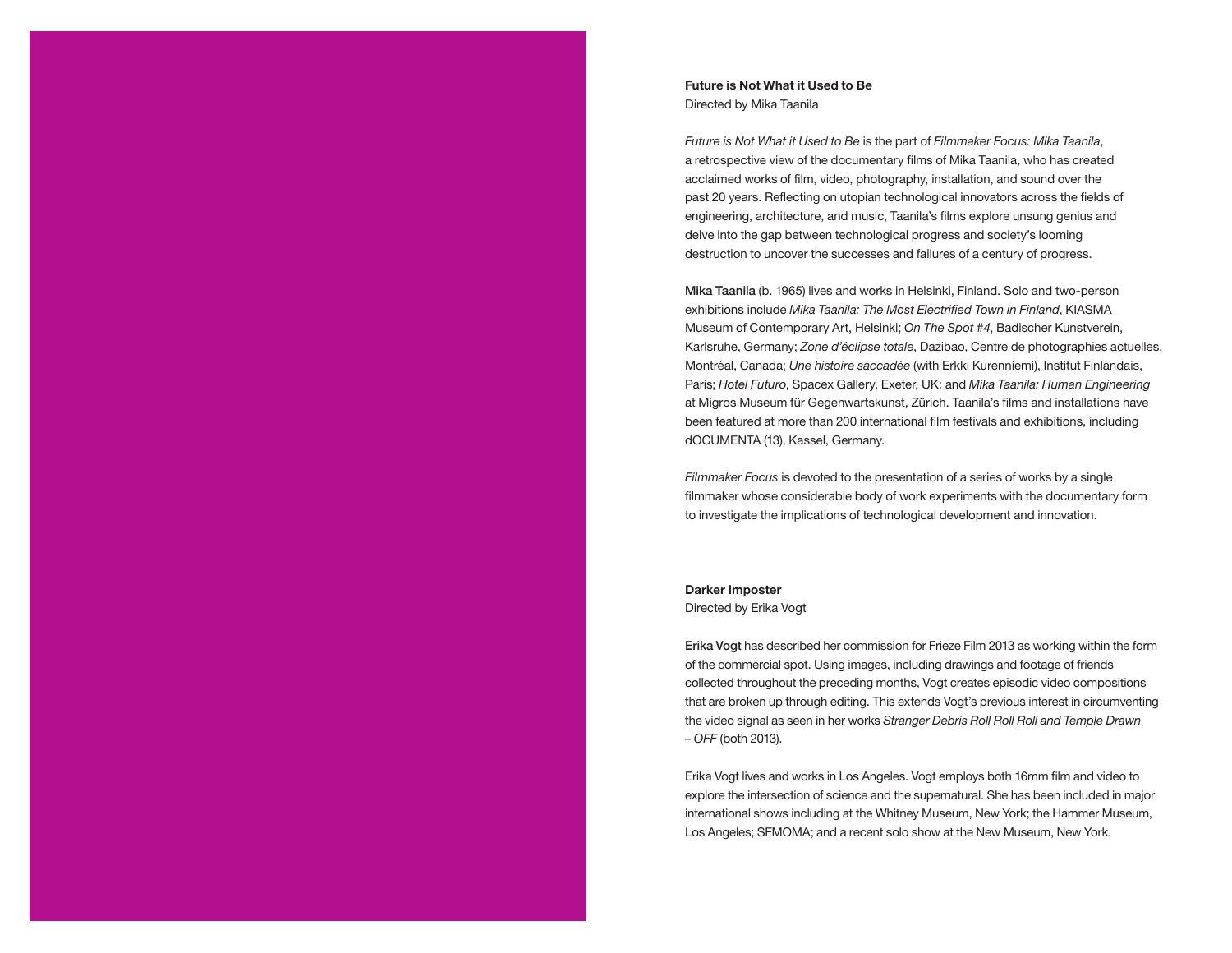

#### **MARCH 21 8pm**



**PERFORMANCE Strange Cloak– Sub-Flight Infinity** Sabisha Friedberg



### **FEBRUARY 23 4pm**



**26 Letters to Deleuze** Alain Franco + Jörg Laue +

Peter Stamer

#### **MARCH 25 7:30pm**



**S C R E E NIN G + FILMMAKER FOCUS**

**RoboCup 99** Mika Taanila



**Lucy Raven** Low Relief

## STAFF

Johannes Goebel / Director

Geoff Abbas / Director for Stage Technologies Eric Ameres / Senior Research Engineer S. Argeo Ascani / Associate Curator, Music Eileen Baumgartner / Graphic Designer David Bebb / Senior System Administrator Peter Bellamy / Senior Systems Programmer Michael Bello / Video Engineer Victoria Brooks / Curator, Time-Based Visual Arts Eric Brucker / Lead Video Engineer Ash Bulayev / Curator, Dance + Theater Michele Cassaro / Guest Services Coordinator John Cook / Box Office Manager David DeLaRosa / Production Technician Zhenelle Falk / Artist Services Administrator William Fritz / Master Carpenter Kimberly Gardner / Manager, Administrative Operations Ian Hamelin / Project Manager Katie Hammon / Administrative Specialist Ryan Jenkins / Event Technician Shannon Johnson / Design Director Pamela Keenan / Production Technician CathyJo Kile / Business Manager Carl Lewandowski / Production Technician Eric Chi-Yeh Lin / Lead Stage Technician Stephen McLaughlin / Event Technician Candice Sherman / Business Coordinator Avery Stempel / Front of House Manager Kim Strosahl / Acting Production Administrative Coordinator Jeffrey Svatek / Audio Engineer Dan Swalec / Master Electrician Todd Vos / Lead Audio Engineer Pete Wargo / Manager, Information Systems Michael Wells / Production Technician Emily Zimmerman / Assistant Curator



*EMPAC 2013-2014 presentations, residencies, and commissions are made possible by continuous support from Rensselaer Polytechnic Institute with additional support from the Jaffe Fund for Experimental Media and Performing Arts, the National Endowment for the Arts – Art Works, the National Dance Project of the New England Foundation for the Arts with funding from the Doris Duke Charitable Foundation, the Andrew W. Mellon Foundation, the Community Connections Fund of MetLife Foundation, the New York State Council for the Arts, and the Mid Atlantic Arts Foundation.*